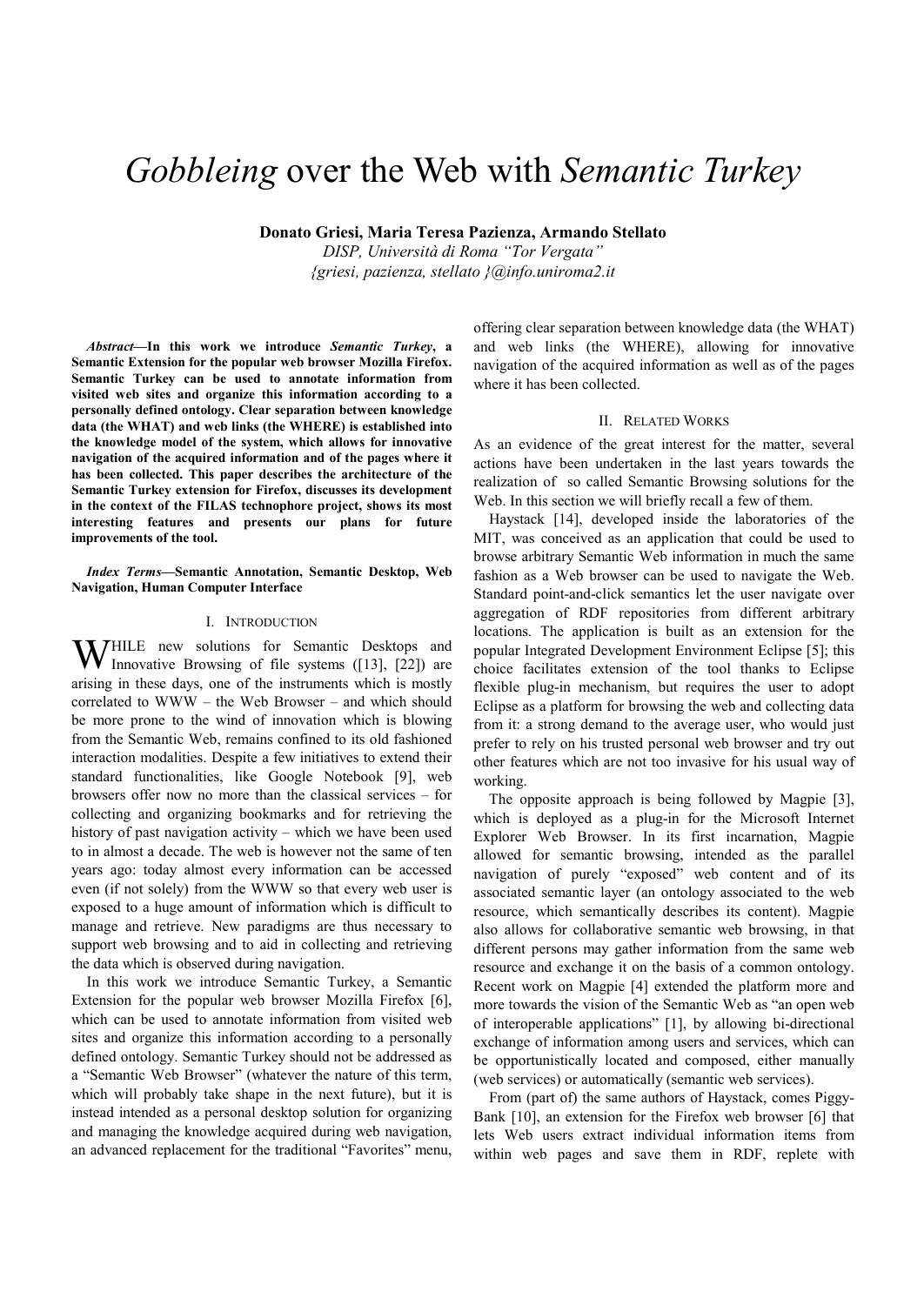metadata. Piggy Bank then lets users make use of these items right inside the same web browser. These items, collected from different sites, can then be browsed, searched, sorted, and organized together, regardless of their origins and types. Piggy-Bank users may also rely on Semantic Bank, a web server application that lets them share the Semantic Web information they have collected, enabling, as for Magpie, collaborative efforts to build sophisticated Semantic Web information repositories from daily navigation through their enhanced web browser.

## III. MOTIVATIONS

Our research work, funded by the FILAS (Finanziaria Laziale di Sviluppo) agency under contract C5748-2005, has been focused on innovative solutions for browsing the web and for organizing the information which is observed during navigation. The interest of the FILAS agency in this project has been motivated by their necessity of developing useful tools for assisting the work of the technophore, a particular figure which has the role of identifying and suggesting innovative technological solutions for industries. The technophore's effort is devoted to improve the business processes of companies involved in a technology innovation phase, as well as to suggest or promote new market directions for their activity. These suggestions walk through the discovery of proper technological solutions and possibly of the identification of the right contacts (academic institutions, research centers or even other companies) which reveal to be of interest for the objectives of the company.

The technophore has generally an high level education and a wide expertise in a given knowledge domain, though originality of mind, creativity and attitude to research are key aspects of his profile, as he is often exposed to strongly underspecified demands, where the problem must be identified even before solutions, and where interesting clues may emerge from unexpected information sources.

In our interviews with one of the technophores working for the FILAS agency, unexpected aspects emerged putting serious doubts on the kind of contribution we could make to aid their work: the interviewed technophore told us that she often got ideas by listening to the radio, or by watching a given spot on the TV (which were often unrelated to her original investigation), or simply by reading web sites and mailing lists. In many cases, good ideas were also accompanied by rapid flashbacks over things seen "somewhere" and "somewhen" in the past, but which were difficult to recall. No intelligent system could be able to behave in such a fashion, suggesting new ideas or interacting with such a wide variety of media (the scenario is very similar to the Semantic Web vision described by Tim Berners-Lee et al. in [1]), but, limiting to the Internet media, we could surely support technophores over the "where/when have I seen it?" aspect which is also fundamental for their work, and which often involves a lot of time required to retrieve the desired information.

Our experience is aligned with the outcomes of the

empirical observations of Tauscher and Greenberg [19] (also cited in [3]) which reported the following statistics on the types of actions carried out by the typical web user:

- 58% of pages visited are revisits
- 90% of all user actions are related to navigation
- 30% of navigation actions are through the 'Back' button
- less than 1% of navigation actions use a history mechanism
- $\sim$  5% of navigation actions use bookmarks lists (also known as "hotlists", "favorites" etc...)

What emerges is a great need for efficient recovery of already visited pages (and, more in general, of already accessed knowledge), which is not matched by an adequate use of the available instruments (back buttons are only useful if the visited page is among the last visited pages in the same session, which can occur quite often, while the instruments to recover past knowledge, like history and bookmarks, are scarcely adopted).

### IV. APPROACH: REQUIREMENTS AND DESIGN GOALS

We thus focused on finding innovative solutions for collecting, managing and retrieving data observed during web navigation. Our key goal was to overcome the limited usability of bookmarks lists, which:

- see weblinks as first class citizens. They can be categorized by implicitly adding them to a bookmarks folder, but they are no way separated from the knowledge they represent. More links could be related to the same subject, but there is no way to represent this, except considering the subject as a folder itself, thus betraying the intended equation: folder = category. Also, in some cases, it could be important to identify the portion of a page which contains the relevant information which caused it to be bookmarked (e.g., "John Doe" is cited in a long web document which is very generic and not directly related to John Doe; we would like to take note of the page, but still maintain the focus on the real subject of our interest and immediately recognize where it has been identified).
- do not foresee any kind of multiple categorization. Any folder cannot belong to two or more different folders (a kind of multiple inheritance between categories), nor can any single weblink belong to more than one folder (multiple instantiation).
- as a consequence of the two above, single knowledge resources cannot assume any kind of structure. It is not possible to further characterize a weblink, or to relate it with other ones (except putting them in the same folder/category).

Our project headed towards the development of a sort of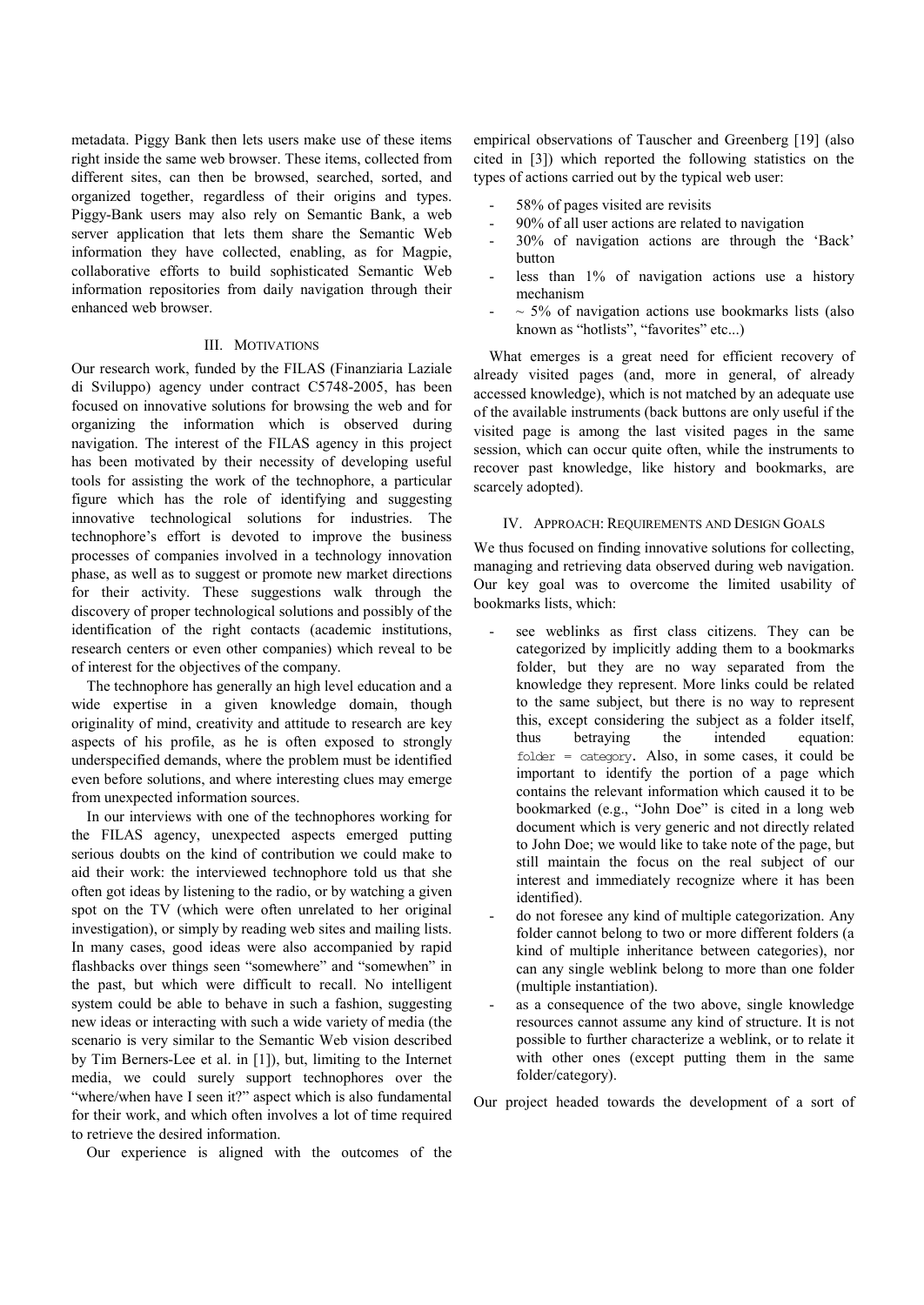"semantic notepad"<sup>1</sup> offering basic functionalities for:

- 1. capturing information from web pages, both by considering the page as a whole, as well as by annotating portions of their text
- 2. editing a personal ontology for categorizing the annotated information and, possibly, to exchange information with other people. This ontology may also be used in different contexts: for example, a personally populated FOAF ontology [7] could be used as a contact list, possibly exporting it to the personal mail browser
- 3. navigating the structured information as an underlying semantic net which, populated with the many relationships which bind the annotated objects between them, eases the process of retrieving the knowledge which was buried by the past of time. For example, a user could discover that two persons which he has kept track of in separate sessions (by annotating their presence and some aspects of their profiles appearing in visited web pages), work in the same place, or have any kind of connection he would not recall with any kind of traditional bookmarking/annotation service. This feature is described in detail in section VI on User Interaction.
- 4. Clearly separates the business model from the user interface, by adopting a "knowledge service" architecture. This way, the same architecture could be exploited for an enhanced personal web browser as well as for a shared environment for collaborative semantic tagging of web pages.

In this sense, Semantic Turkey differentiates from similar, previously described, tools, as it offers a lightweight structure, which completely exploits the interface of the hosting web browser (with respect to, for example, the complex HTML interface of Piggy-Bank) and which grants the user maximum (and easy) control over its personal knowledge model (while Magpie adopts ontologies which have been defined elsewhere). Our experience with and feedback received by the FILAS technophores have been completely successful, in that they felt Semantic Turkey as a really ease-to-use add-on to their traditional web browser, with an intuitive interface and immediate response.

## V. ARCHITECTURE

The architecture of Semantic Turkey consists in a web application, designed using a three layer approach.

The first layer, the presentation layer, has been developed as an extension for the web browser Firefox. Everything regarding user interaction is directly managed by the Firefox extension, thanks to a solution directly integrated in the browser. This approach has two main advantages: total reuse

of the functionalities of a well assessed, stable and complete software for web browsing, and a non invasive offer for the user, who can still use his web browser he has been acquainted with.

The second layer, the service layer, is realized through a collection of Java Web Services, published through the Web Server "Jetty" [11]. Jetty is implemented entirely in Java, and the architecture foresees its use as an embedded component. This means that the Web Server and the Web Application run in the same process, without interconnection overheads and other sort of complications. This solution also allows for a flexible use of the tool, since it can both be adopted as a completely autonomous web browser extension, as well as a personal access point for collaborative web exploration and annotation: in the latter case, a centralized solution is being adopted, in which every clients communicate with the same Jetty server.

The third layer, the persistence layer, is constituted by the component for managing the ontology, which is written in the OWL language [15]. It has been realized by using Sesame [2] and the OWLIM plugin [12]. Sesame is an open source RDF database with support for RDF Schema inference and querying. Since the Knowledge Model of Semantic Turkey is expressed in the OWL Lite [16] dialect of the Web Ontology Language, the OWLIM plugin has been employed to provide OWL Lite reasoning to the Sesame component.

## *A. The three layers*

The following sections describe more in detail the three layers which constitute the architecture of Semantic Turkey

*1) Presentation Layer:* As previously mentioned, the presentation layer has been realized as an extension to the web browser Firefox. The User Interface has been created through a combined use of the XML User Interface Language XUL [25], XBL [23] and Javascript language.

The User Interface extension physically appears as a sidebar, containing the ontology tree, which may be shown on the left side of the window by selecting dedicated "ontology" item added in "Tools" menu. The icons that represent the nodes of the tree distinguish between classes and instances that belong to the ontology.

The ontology is loaded/updated through calls to the server, carried out using the Ajax  $[8]$  technique: the data – in XML format – is thus mainly exchanged between the two layers in an asynchronous way, to preserve good performance and to not penalize the activity of the browser.

The extension has also an other prerogative, which is not an ordinary feature of the presentation layer: it has to assure that the web server is being loaded as an embedded component, at the start of the browser process. To do that XPCOM [24] components, written in JavaScript, have been developed for linking the chrome part and the Java part.

In order to load the Java component, the Simile Java Firefox Extension [18] has been used. This component permits to load java classes or jar packages, instantiate objects and to invoke static methods or methods of the object previously instantiated.

<sup>&</sup>lt;sup>1</sup> "Taccuino" is the italian translation of the term "Notepad". In our lab, we hate so much the silly Italian expression "Taccuino Semantico" (Semantic Notepad) that we started to use any kind of misspelling of its name, the funniest (and most used) of which was "Tacchino Semantico" (*Semantic Turkey*). The rest is history…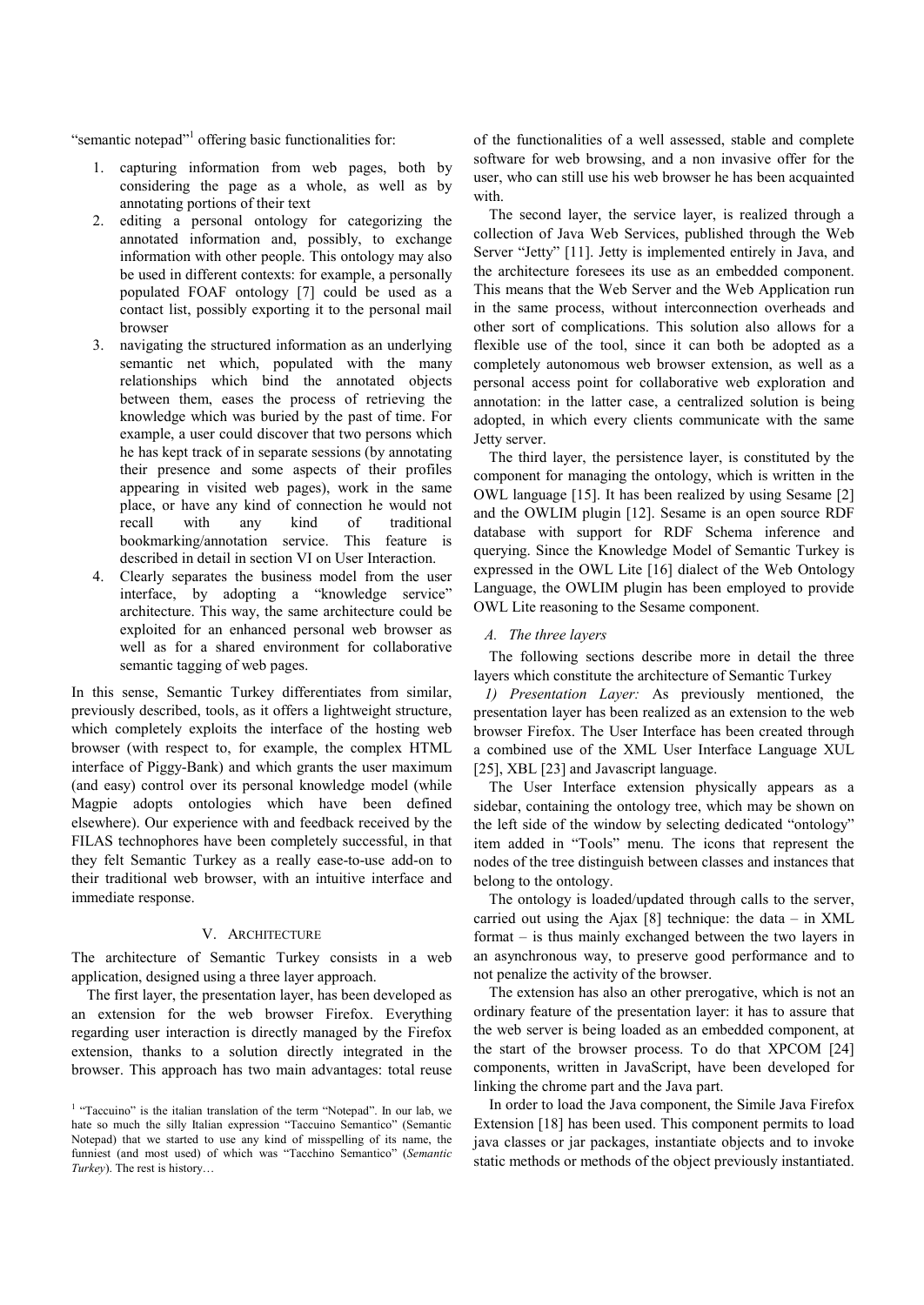

**Figure 1:** Semantic Turkey Architecture

At the start of the browser process, after loading the java components (the java server code and the required libraries), a static method is being invoked with the role of instantiating the web server. This solution makes it possible to install all the application simply as a Firefox extension, without configuring other software.

*2) Service / Persistence layer:* This layer offers services which may be invoked through http requests submitted according to the Ajax paradigm, thus enabling communication between the client (Firefox extension) and the server. The server receives the requests coming from the client by GET or POST http calls, carries out the operations associated to these calls, and in case replies with an XML response. If a call implies the return of a XHTML page, a XSLT transformation is being performed, in order to decouple the data model with its manifestation in the presentation layer.

The majority of invocations to the server are being completed in an asynchronous way, so that, independently from the workload that is subjected the server, the browser can continue to respond to the user. This is a crucial issue for the usability of the application: expensive computations blocking normal behavior of the browser would otherwise not be tolerated by the user.

Besides supporting the communication with the client, the service layer provides the functionalities for definition, management and treatment of the data. Several objects are described through an ontological model (see next section), to represent both pure conceptual knowledge as well as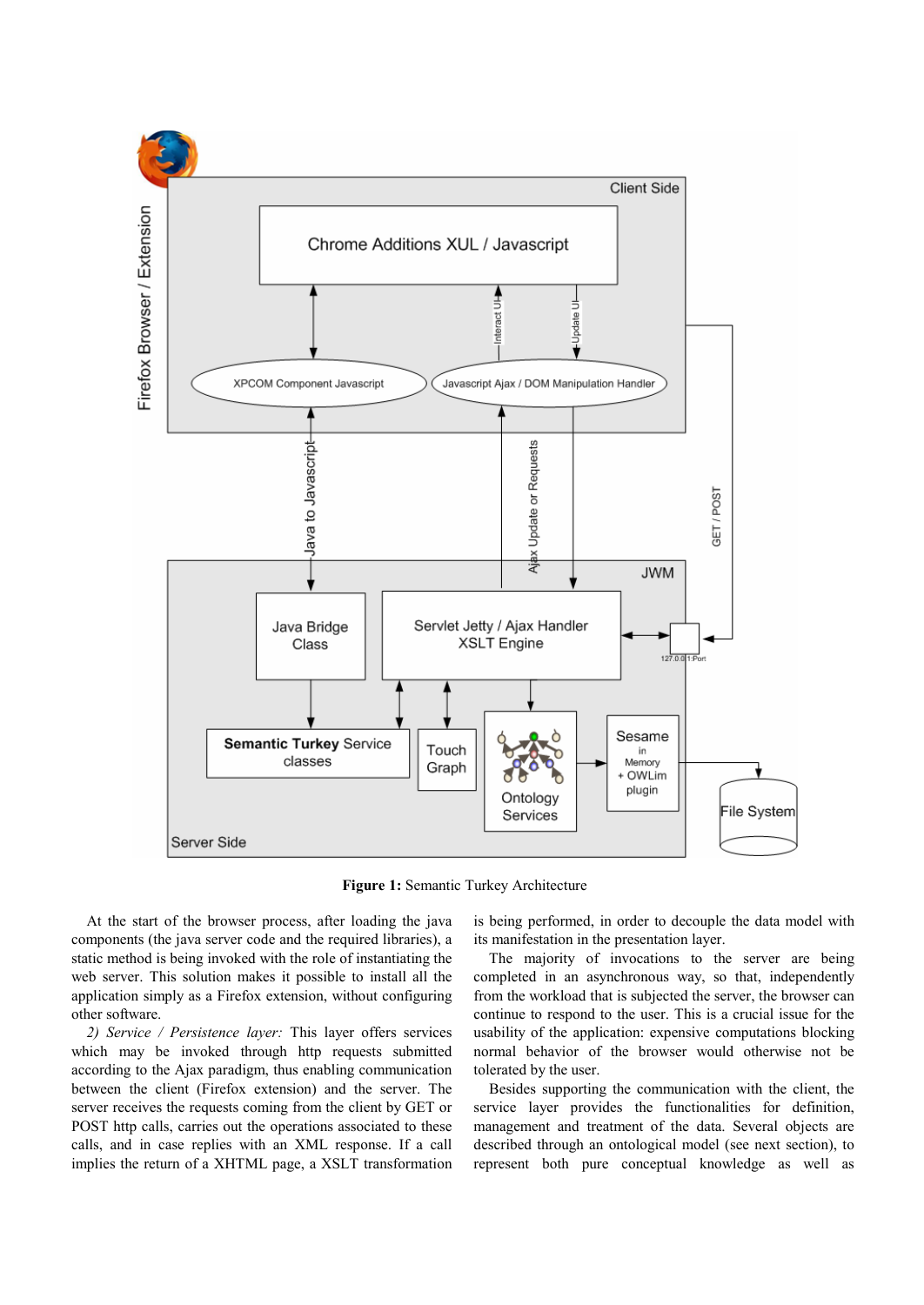

**Figure 2:** Annotating concepts from a web page and establishing relationships between them

application required information.

Finally, the service layer also provides another important functionality linked with the presentation layer. It allows for the capability of visiting the ontology through a graph view, using the TouchGraph library [21]. TouchGraph is an open source tool for visualizing networks of interrelated information. It renders networks of information concepts as interactive graphs that lend themselves to a variety of transformations. By engaging with the visual image, a user is able to navigate through large networks of information and to explore different ways of arranging the network's components on the screen.

In order to access TouchGraph from presentation layer, it has been used an apposite java applet, present in the library. Since the applet must be loaded on the server side, a specific Java servlet has been written. The servlet works like a proxy, redirecting the applet loaded, with the correct parameters, to the client side.

*3) Persistence Layer:* Sesame provides the abstraction layer over ontological data. The foundation of the component is the Storage And Inference Layer (SAIL). This SAIL is an API that abstracts from the storage device used (in-memory storage, disk-based storage, RDBMS) and takes care of inference.

From the architecture perspective the Access APIs are the most important component. These APIs provide high-level access functionality to client applications, either locally or remotely (over HTTP or RMI).

Sesame can thus be deployed as an RDF database, with persistence in an RDBMS, or as a Java library for embedded use in applications. This last modality has been employed for the definition of the architecture. In our case, the ontology data is, by default, handled in memory and stored in the (local) File System, but it is possible to easily switch to the database storage backend for managing very large ontologies. Also, the ontology repository may be located in a different site, thus offering different possibilities for decentralizing the application.

# *B. The Knowledge Model*

The knowledge model of Semantic Turkey is based on four different layers of ontological knowledge.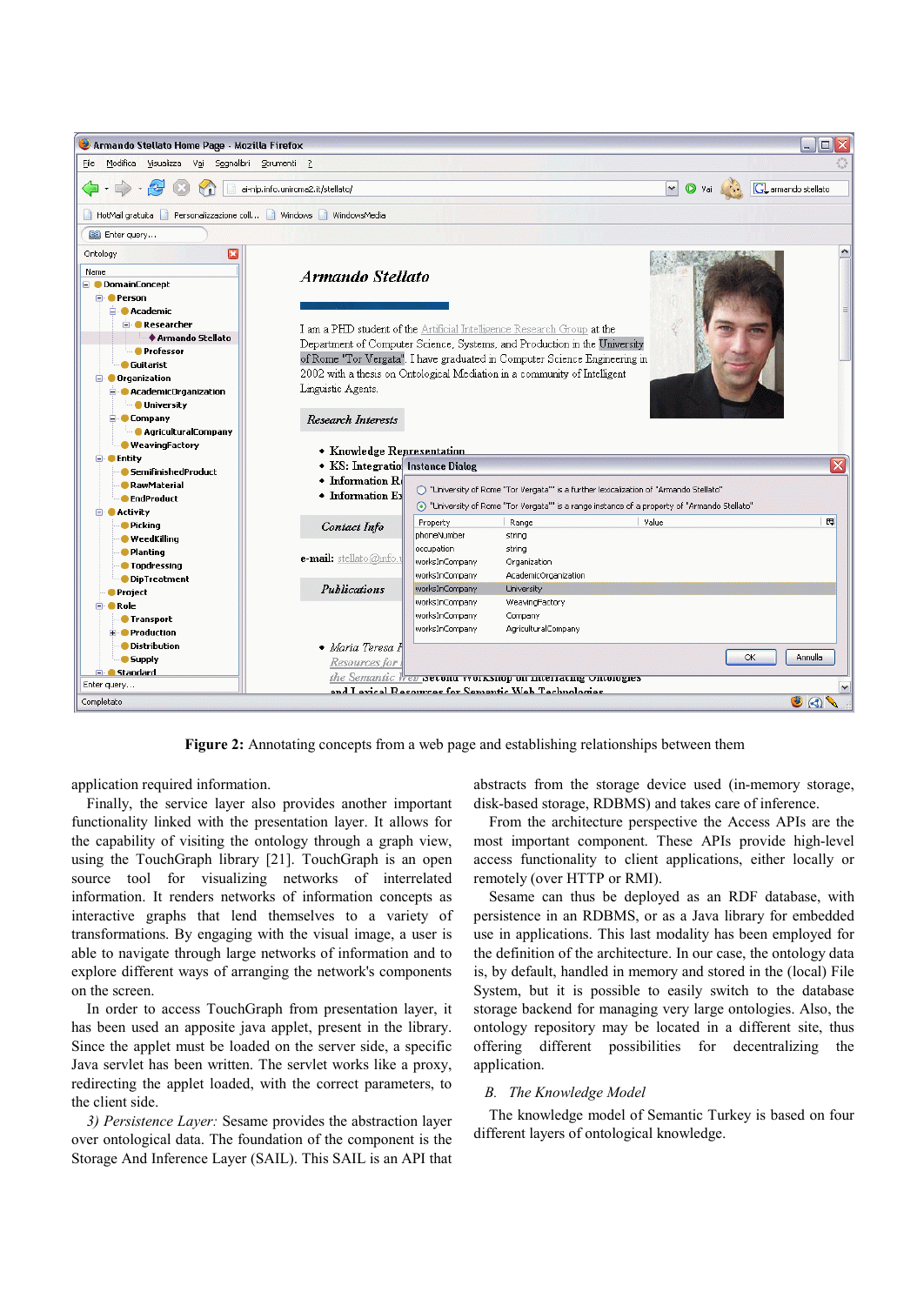- 1. The *Application ontology:* This ontology contains resources needed by Semantic Turkey to organize, retrieve and present information to the user.
- 2. The *Top Ontology (which owl:import the Application Ontology*): this ontology has originally been conceived inside our project for FILAS, and is thought for representing a minimal knowledge which should be shared across the different technophores. This ontology can simply be seen as a guideline for driving the personal annotations of each of the technophores, and could be used as well as a shared ontology for exchanging information between them.
- 3. The *Personal/Domain Ontology (which owl:import the Top Ontology)*: The third ontological layer allows for a personalized organization of the knowledge which is extracted and collected from the web.
- 4. The *Knowledge Base (which owl:import the Top Ontology)*, i.e. the set of instances which populate the personal ontology of the user.

The Application ontology is composed of resources useful for managing the annotation functionalities. These, among the others, include the classes:

- Annotable identifying the part of the ontology which can be annotated by the user
- URI which offers links to the visited pages
- SemanticAnnotation containing the annotations performed by the user, described by their URL, related concept etc…

## and the properties:

- has location linking URLs with Annotable concepts
- observed lexicalization describing the form with which a given object appeared in a specific annotation; this property has been preferred to a more precise information, like reporting the byte offset of the annotation inside the page, to make retrieval of the annotated object more robust with respect to minor changes that occurred to the page over time.

The Application ontology is invisible to the user and is only exploited by the application to get the proper logic for administering the upper ontological layers. Resources originated from the Top ontology are read-only, and cannot be deleted as a consequence of any edit operation by the user. In a really general perspective, the Top Ontology could even be left empty (i.e. if there is no supposed shared conceptualization which must be adopted by users working on a common annotation framework; in this case, each user has to build from scratch its own conceptualization, which will be thus constituted by the sole *Personal Ontology*), or contain general purpose resources, like the already cited FOAF ontology, which could be adopted to maintain a list of contacts, possibly exchanging information with other applications (like a mail browser or a client for instant messaging).

## VI. USER INTERACTION

The user may interact with the tree in the ontology panel to modify the ontology, by performing the following operations:

- 1. Drag and drop of a selection of a text from an html document displayed in the browser, on the icon that represents a class, in order to create an individual of that class. The selection will become the ID of the new individual and a new icon will be shown below the selected class.
- 2. Drag and drop of a selection of text from an html document, on the icon that represents an individual, in order to characterize a property which that individual owns. A specific window will open, prompting the user to choose the fitting property. The selection will become the ID of a new individual that represents the instance of the range of the property chosen. If the selected property is an object property, a new icon will be created relatively to the range class.
- 3. Drag and drop of a selection of text from an html document, on the icon that represents an individual, in order to define a further lexicalization for that individual. The user can choose, from the same panel described before, if the selection characterizes a range of a property or a lexicalization.
- 4. Direct editing of the ontology. In particular it is possible to modify the names or delete the created classes/individuals The last operation may be performed for the concepts only if they belong to the domain ontology (as described before). Furthermore a user may create a subclass of a preexisting class, defining new properties besides the ones that are inherited. Lastly, it is possible to directly create new individuals in the ontology, instead of generating them through annotations from the web. All the operations are being carried out through specific panels that may be selected by a dedicated menu which can be activated by right clicking on the nodes of the tree, in a way much similar to traditional ontology editing tools, like Protégé [17] or TopBraid Composer [20]. By offering complete interaction with the ontology via the XUL interface (instead of an HTML interface, like in Piggy-Bank), the user is not diverted from his current navigation (i.e. the main browser panel is still focused on the visited web page, which would otherwise be replaced by the HTML UI) and may maintain its attention over the observed web page.
- 5. Add synonyms for the concepts. By the apposite menu, which can be activated by right click on the tree elements that represent concepts, it is possible to define other lexicalizations (in different languages) for the ontology concepts.

As an additional feature, the user may graphically explore the ontology (see

Figure 3), thanks to the *SemanticNavigation* component. A Java applet will be loaded on a new tab of the browser, displaying the graph view of the ontology, allowing the user to navigate its content. The nodes of the graph will be displayed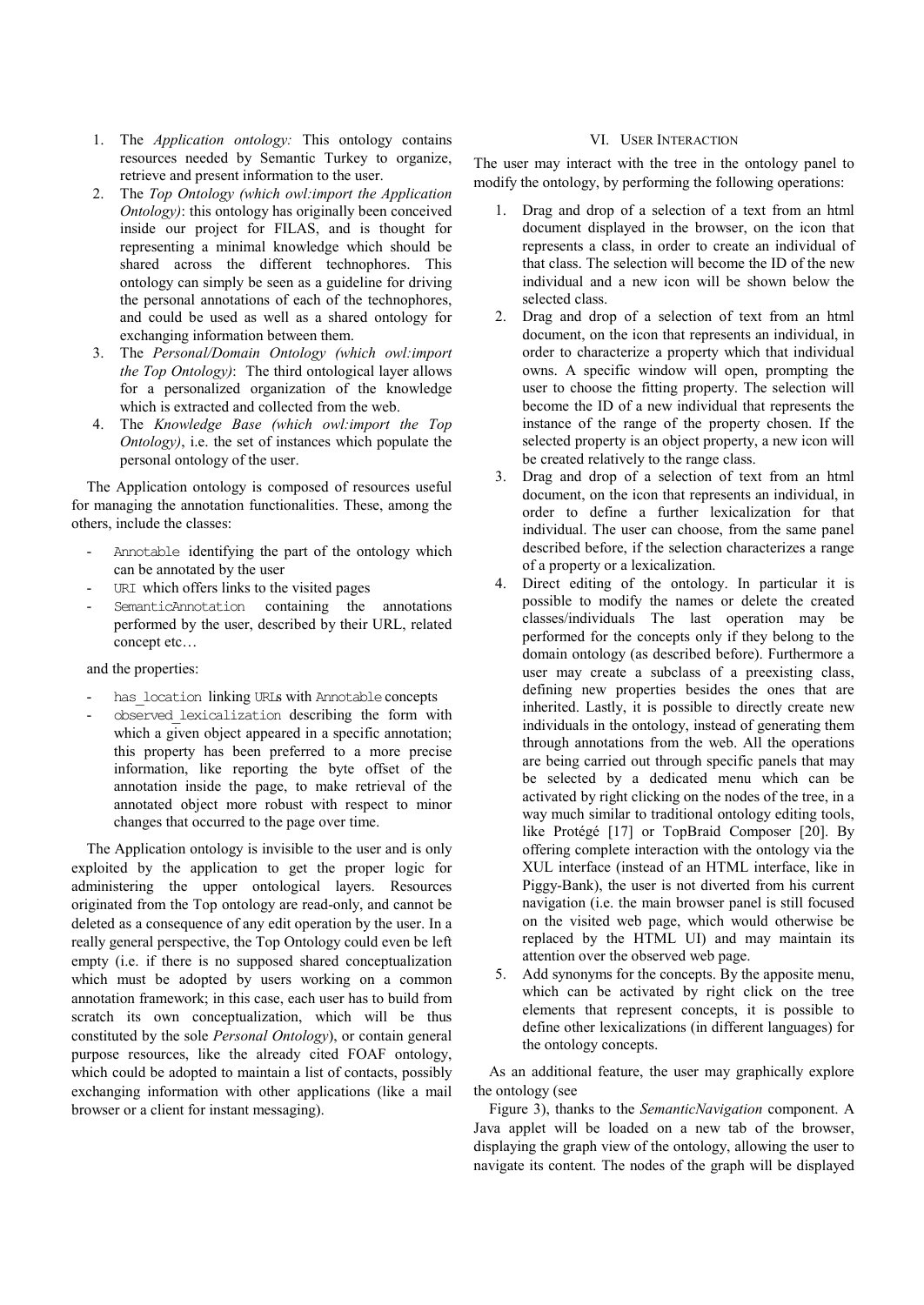

**Figure 3:** Semantic Navigation: recalling *ontology* and *web* links for the object "Armando Stellato"

in different manners, according to the nature of the ontological entity: nodes represent classes and individuals while properties are represented by the links between the nodes. For clarity of view, instances are displayed in a different manner compared to the classes. Dragging the mouse pointer on a node that represents an instance, it is possible to open a popup window, which contains the URLs of the pages where that instance has been annotated.

Finally, Semantic Turkey reports to the user, through a dedicated status bar, the pages which have been previously annotated. When the user visits an already annotated page, an icon with the shape of a pencil is being shown in the lower part of the browser. If the icon is being clicked, the html text entries that represent the past annotations will be emphasized (providing the page still contains those entries) with a light background color.

## VII. CONCLUSIONS

In this paper Semantic Turkey, a special environment for supporting end users in annotating information caught from visited web sites, has been described.

The main objectives have been to allow users to extend and

assist their "usual" web navigation with the possibility of annotating observed information, inside an ontological framework, to define a multilayered architecture in which platform independent software components have been merged (for portability purposes) and to realize and exploit a structured knowledge representation model in which different ontologies coexist, still maintaining their independence, while appearing as a personal unique ontological world description to the end user

The first developed system, based on our prototype of Semantic Turkey, received an enthusiastic feedback from its users (FILAS technophores), which mostly appreciated its robustness, easiness of use and non-invasive integration inside their usual way of searching over the web.

We are now in the direction of refining the overall architecture to support further needs of sharing different parts of represented knowledge among different users. This will require managing concurrent accesses to update different levels of the ontology. The next short-term objective, which we plan to reach in the next few months, is to make Semantic Turkey pass from its first release, specifically tailored over FILAS needs, to a publicly available browser extension, which